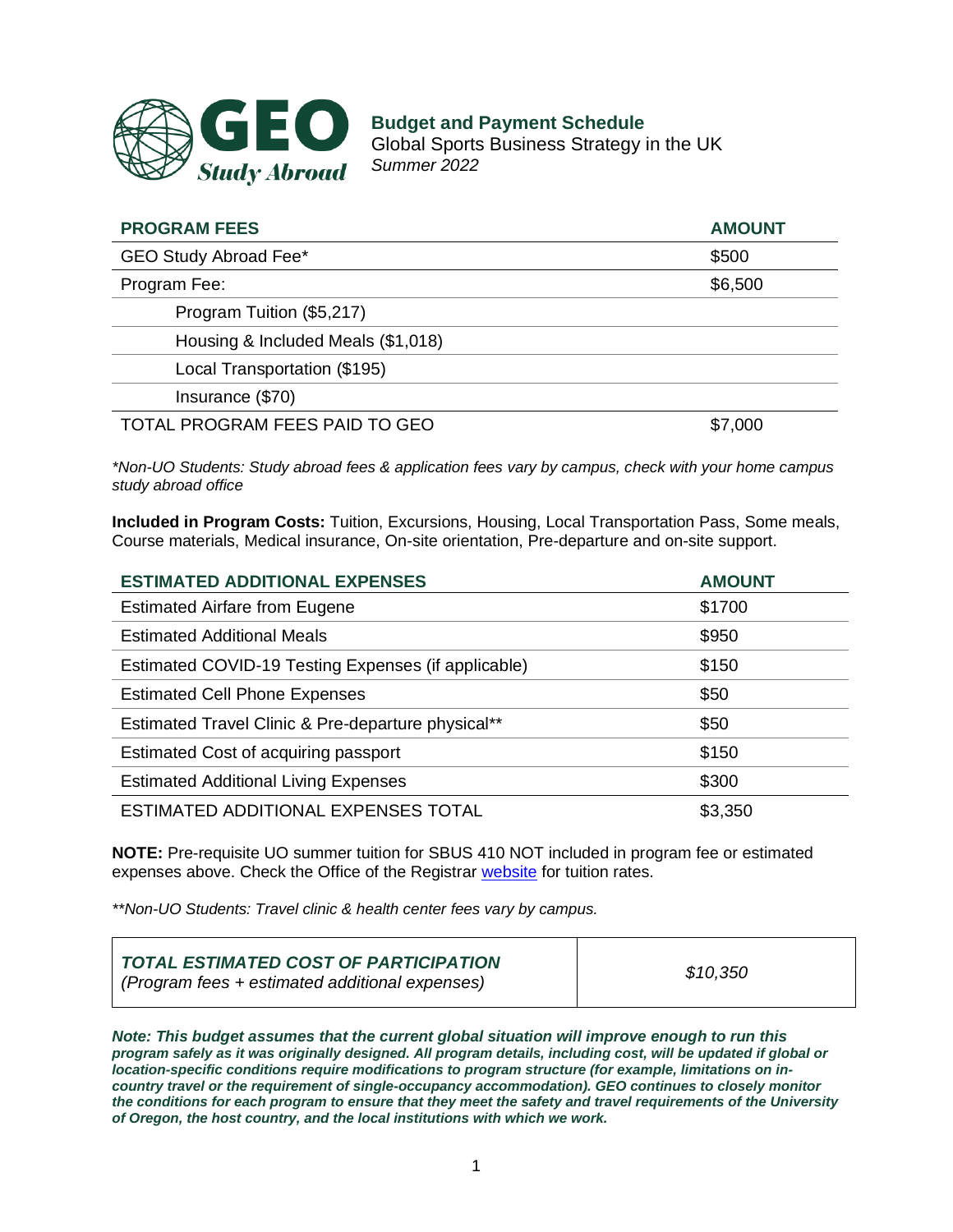## **CANCELLATION AND REFUND POLICY INFORMATION:**

*Important*: The GEO Cancellation and Deferral Policy is effective from the time a student agrees to pay their non-refundable program deposit or electronically signs the program commitment form, regardless of application or acceptance status. It is essential to read this policy before a potential cancellation or deferral takes place, in order to fully understand the withdrawal and cancellation penalties, and understand what it means financially to commit to a study abroad program.

## **Cancellation/Deferral Penalty Dates:**

| <b>CANCELLATION/DEFERRAL DATE</b>  | PENALTY IF NOTICE RECEIVED<br><b>AFTER THIS DATE</b>         |
|------------------------------------|--------------------------------------------------------------|
| Upon acceptance to program         | Student agrees to \$500 non-refundable program<br>deposit    |
| 12 weeks before program start date | Student is responsible for 50% of total GEO<br>program fees  |
| 10 weeks before program start date | Student is responsible for 100% of total GEO<br>program fees |

**Cancellation/Deferral Process: Students who cancel or defer their participation must notify both GEO and the program provider or the host institution in writing**. Fax (GEO: 541-346-1232) or email is acceptable (GEO: geoinfo@uoregon.edu). Verbal notification to GEO or notification given to a non-UO campus study abroad office is not sufficient.

- If one of the deadlines in the Student Budget posted on the program page of the GEO website falls on a weekend or holiday, GEO will accept written notifications received on the following business day.
- A student can defer their application for up to twelve months from the term in which their original program was scheduled to start, and upon approval by the GEO advisor. Beyond twelve months, a student must cancel their application and re-apply. In some cases, a student may be able to apply their non-refundable application fee and deposit to a future GEO program upon GEO approval.

## **Cancellation/Deferral Policy and Penalty**:

- This cancellation and deferral policy applies to all cancellations and deferrals regardless of the reason for cancellation or deferral, including but not limited to inability to secure proper legal status (i.e. passport, visa, etc.) in the host country of the participating program.
- If the program fee has not been received by GEO at the time of cancellation or deferral, the penalty amount will be billed by GEO to the student's account.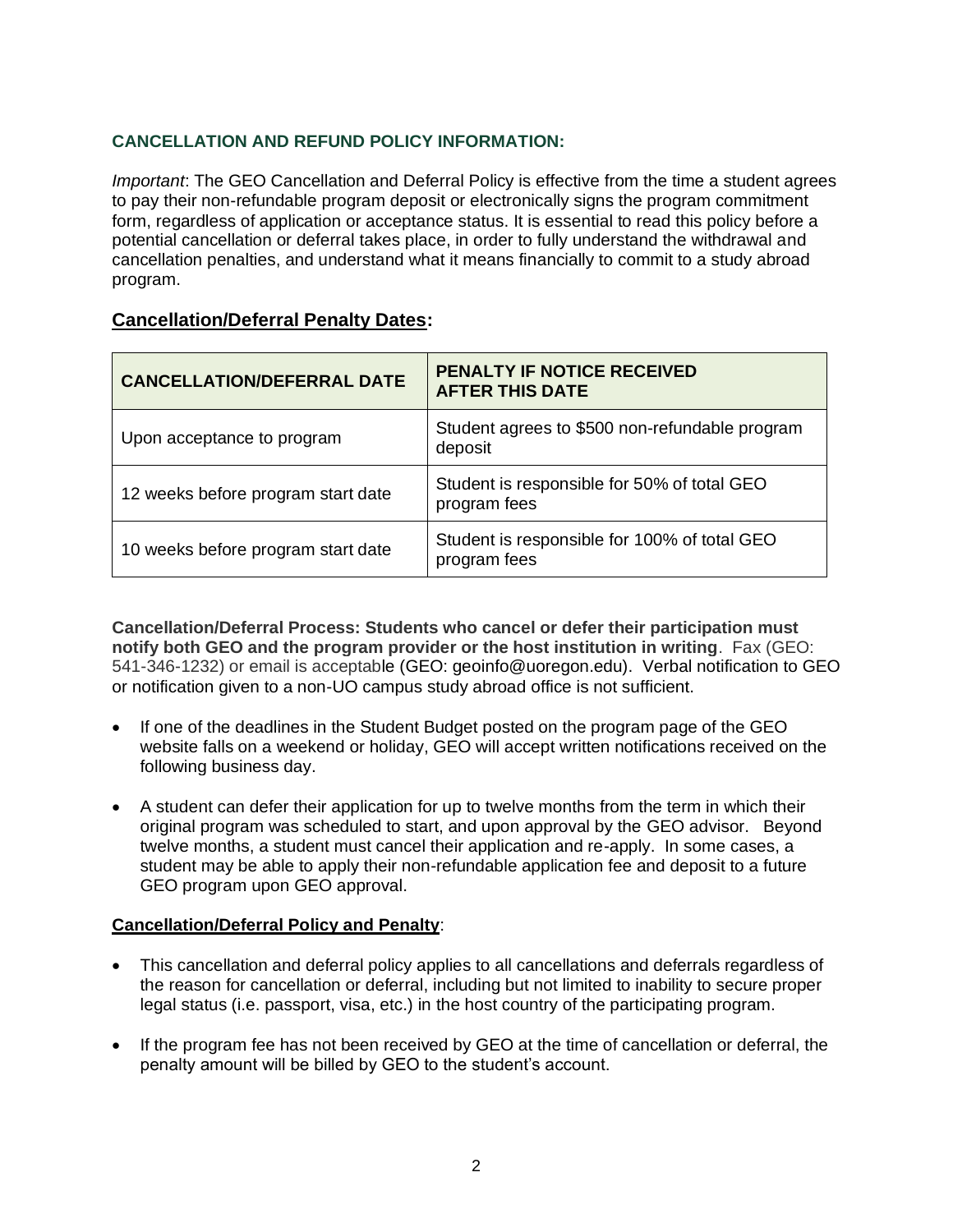- GEO fees include: the GEO program fee, the UO Study Abroad fee (UO students only), and/or any other fees that are billed by GEO.
- Some U.S. partner institutions have a direct billing arrangement with GEO and pay fees on behalf of their students. GEO refunds will be sent to the billed party: if GEO bills the institution, the refund is sent to the institution; if GEO bills the student, the refund is sent to the student at the permanent address listed on the initial application unless otherwise requested. Students who are unsure about the billing arrangements of their home institution should check with their home institution's study abroad office.
- GEO and the program provider or the host institution reserve the right to cancel a program due to low enrollment, natural disaster, public health emergency, political unrest, terrorism, acts of war or any other reasons beyond GEO's control. If a program is cancelled prior to the start date for any of these reasons, GEO will refund all payments received by GEO including the application fee, program deposit, and program fee. GEO assumes no further financial responsibility and is not responsible for airfare, visa fees, or any other fees related to the program that may have been paid. GEO strongly recommends that students purchase travel cancellation/interruption insurance.

## **PAYMENT SCHEDULE** (What is due when?)

**UO students:** GEO will charge all program fees to your UO Student Billing Account.

|  | <b>Billing and Payment Schedule for UO Students</b> |
|--|-----------------------------------------------------|
|  |                                                     |

| When you are<br>offered<br>acceptance | A non-refundable program deposit of \$500 is due within one week of<br>acceptance or nomination offer to confirm your space on the program. The<br>program deposit is not an additional fee but is part of the total GEO program<br>fee.<br>Once a student has authorized GEO to charge the deposit to their UO<br>student account, or has submitted the deposit directly to GEO, the program                                                                                                 |
|---------------------------------------|-----------------------------------------------------------------------------------------------------------------------------------------------------------------------------------------------------------------------------------------------------------------------------------------------------------------------------------------------------------------------------------------------------------------------------------------------------------------------------------------------|
|                                       | deposit is non-refundable except in cases where a student is denied<br>acceptance to the program for which he or she has applied. If the required<br>application materials are not completed by the deadline, the application will<br>be considered abandoned and cancelled by GEO. In such cases, the deposit<br>will not be refunded. Students who fail to pay the program deposit by the first<br>cancellation/deferral date listed below will have their program application<br>canceled. |
| $4 - 7$ weeks<br>before you<br>depart | GEO will bill your UO Student Billing Account for the remainder of your<br>program fee. This amount will be due according to standard UO Payment<br>and Due Dates. For programs that take place over multiple terms, GEO will<br>bill you a percentage of your fee over each term.                                                                                                                                                                                                            |

*We encourage you to visit <https://geo.uoregon.edu/scholarships> to learn about scholarship and funding opportunities. Speak with a [financial aid counselor](https://financialaid.uoregon.edu/study-abroad) regarding your current financial aid package.*